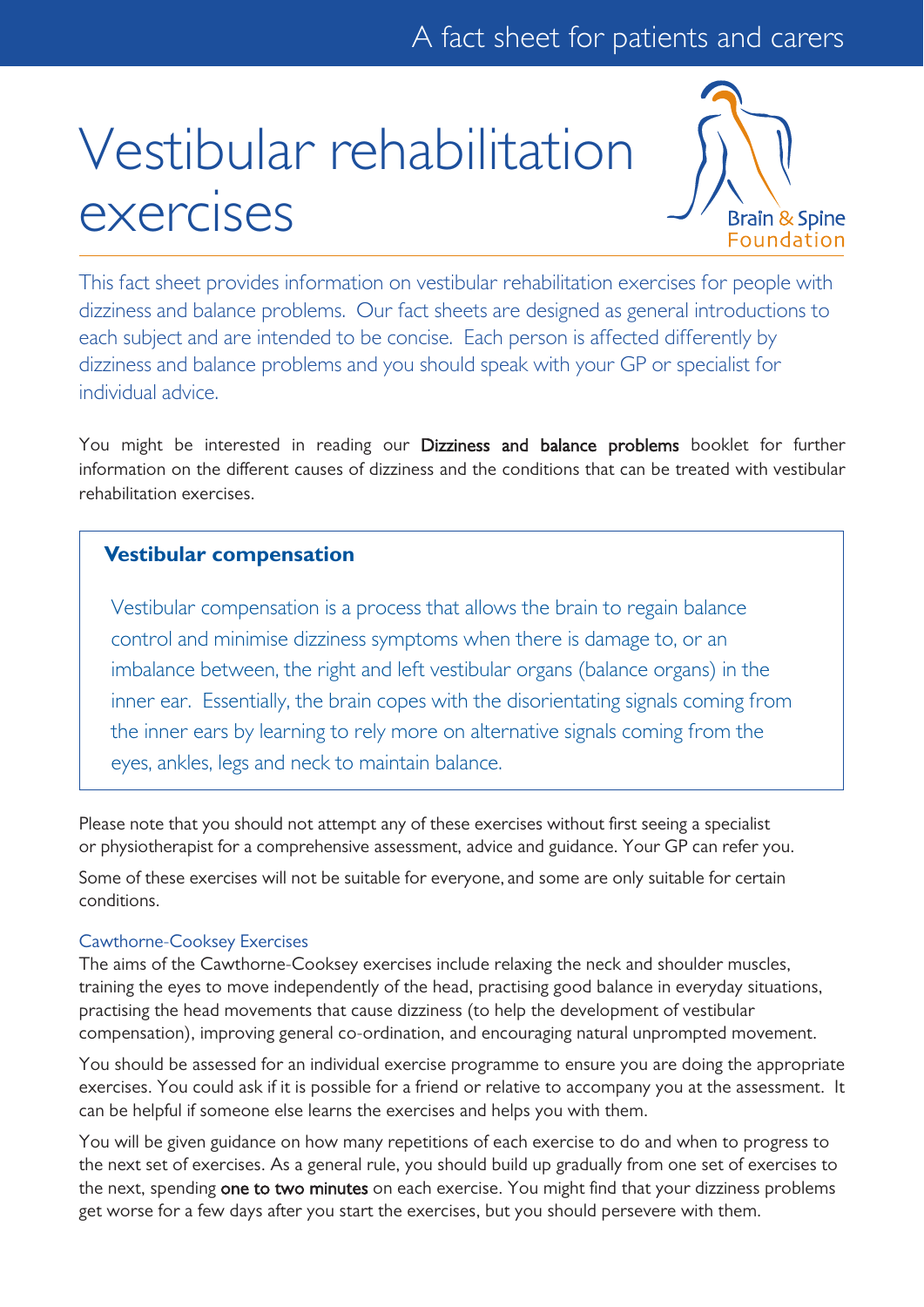In order to pace your exercises, so you do not move on to exercises that are too difficult before you are ready, you may also like to try using a 'number rating scale'. For example, 0 through to 5 for the severity of your symptoms (0 being no symptoms and 5 being severe symptoms). It would be advisable to start each exercise at a level that you would rate as a 2 or 3 on the rating scale (i.e. it provokes mild to moderate symptoms that disappear quickly after stopping the exercise). You would then only move on to the next exercise once the current exercise evoked a 0 on the scale, for three days in a row. Please be aware that it may take a few days for you to get used to the exercises. It may be advised not to undertake exercises that you would rate a 4 or 5 on the scale.

A diary such as the one below might help you to keep track of the exercises and help with knowing when to make each one harder.

| Date            | <b>Exercise</b>                                | Length of<br>time<br>(if appropriate) | Number of<br>repetitions | Rate the severity of<br>your symptoms after<br>performing the<br>exercise<br>$0 = no$ symptoms<br>$5 =$ severe symptoms |
|-----------------|------------------------------------------------|---------------------------------------|--------------------------|-------------------------------------------------------------------------------------------------------------------------|
| e.g. 20/04/2017 | Bend forward to pick up<br>object from sitting | n/a                                   |                          |                                                                                                                         |
|                 |                                                |                                       |                          |                                                                                                                         |
|                 |                                                |                                       |                          |                                                                                                                         |

Make sure that you are in a safe environment before you start any of the exercises to reduce the risk of injury. Do not complete any exercises if you feel that you are risk of falling without safety measures in place to stop this. It is also important to note that you may experience mild dizziness whilst doing these exercises. This is completely normal.

It is advised not to complete more than 10 of each of the exercises below. They should be completed slowly at first. As the exercise becomes easier over time you can start to do them more quickly.

The exercises might include the following:

## 1. In bed or sitting:

- A. Eye movements
	- Up and down
	- From side to side
	- Focusing on finger moving from three feet to one foot away from face
- B. Head movements
	- Bending forwards and backwards
	- Turning from side to side
- 2. Sitting:
	- A. Eye and head movements, as 1)
	- B. Shrug and circle shoulders
	- C. Bend forward and pick up objects from the ground
	- D. Bend side to side and pick up objects from the ground

#### 3. Standing:

- A. Eye, head and shoulder movements, as 1) and 2)
- B. Change from a sitting to a standing position with eyes open, then closed (please note this is not advised for the elderly with postural hypertension)
- C. Throw a ball from hand to hand above eye level
- D. Throw a ball from hand to hand under the knee
- E. Change from a sitting to a standing position, turning around in between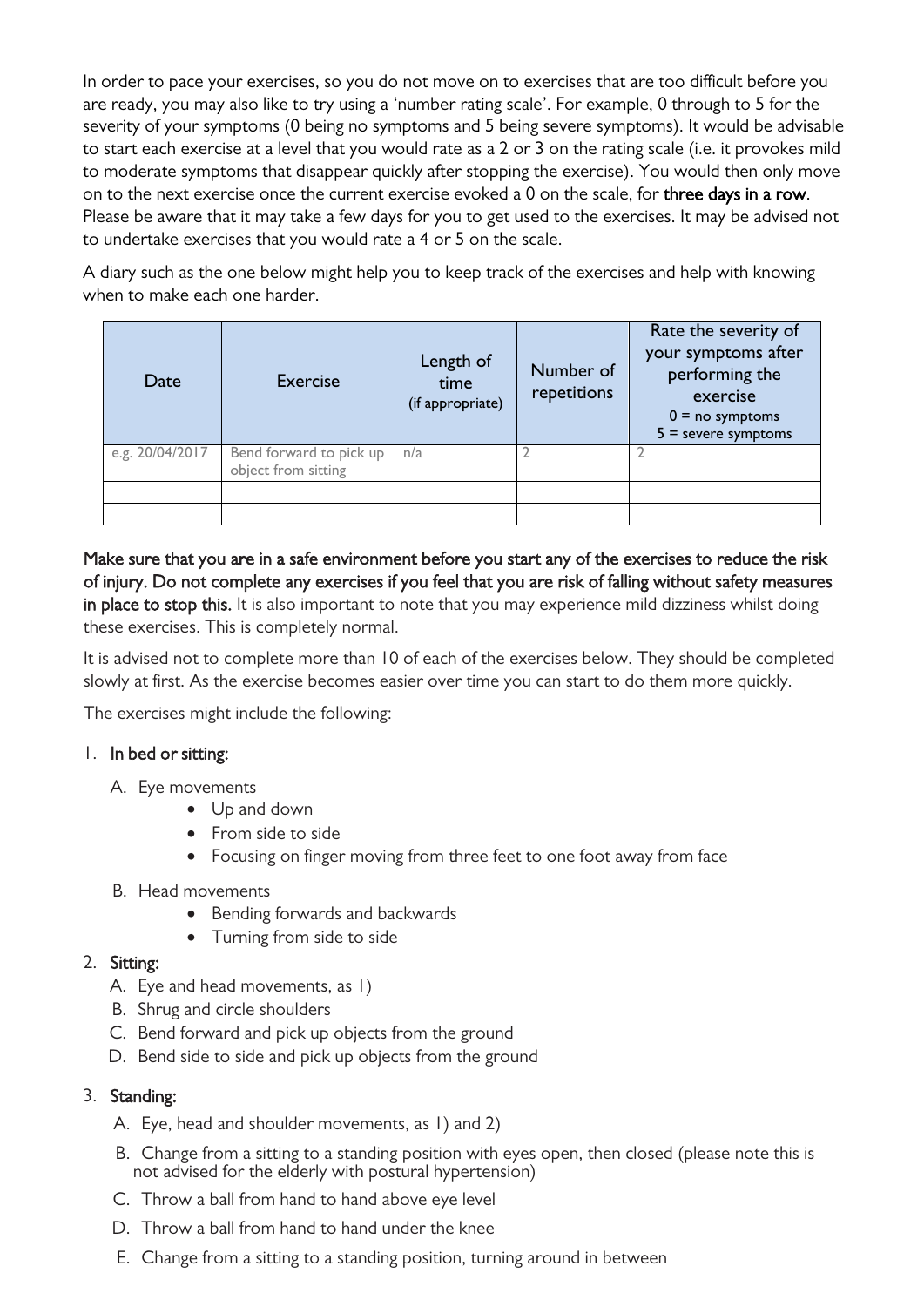## 4. Moving about:

- A. Walk up and down a slope
- B. Walk up and down steps
- C. Throw and catch a ball
- D. Any game involving stooping, stretching and aiming (for example, bowling)

## Gaze stabilization exercises

The aim of gaze stabilization exercises is to improve vision and the ability to focus on a stationary object while the head is moving.

Your therapist should assess you and say which exercises are suitable for you.

- 1. Look straight ahead and focus on a letter (for example, an 'E') held at eye level in front of you.
- 2. Turn your head from side to side, keeping your eyes focused on the target letter. Build up the speed of your head movement. It is crucial that the letter stays in focus. If you get too dizzy, slow down.
- 3. Start doing the exercise for a length of time that brings on mild to moderate symptoms (you could use the number rating scale). This might only be for 10 seconds. Over time, you can build up to one minute (the brain needs this time in order to adapt). Build up gradually to repeat three to five times a day.

You can also do this exercise with an up and down (nodding) movement.

Progressions with this exercise can include placing the target letter on a busy background. You should start the exercise whilst seated and then move on to standing.

## Canalith repositioning procedures (CRPs)

The aim of canalith repositioning procedures (CRPs) is to treat people with **benign paroxysmal** positional vertigo (BPPV). It is thought that BPPV may be caused by crystals (also known as otoconia) becoming dislodged from their normal place inside the inner ear, and moving into another area within the ear that is responsible for sensing rotation (the semicircular canals). When the crystals move around in this part of the ear it causes dizziness. Canalith repositioning procedures involve a sequence of specific head and upper body movements that may be able to move the crystals back to their correct place in the ear.

The two main CRP treatments are the Epley manoeuvre and the Semont (Semont-Liberatory) manoeuvre. It is important that these manoeuvres are only performed by a trained specialist to prevent the risk of neck and back injuries. The manoeuvres are not appropriate for everyone. In particular, the manoeuvres will not be suitable if you have pain or stiffness in your neck or if you have had a neck injury.

You may feel dizzy for the first 48 hours after the treatment. If the treatment has worked successfully for you, your symptoms should improve within a couple of weeks. If your dizziness persists or comes back, it might be possible to have the treatment again.

## Brandt-Daroff exercises

Some cases of BPPV do not respond well to CRPs and are better managed by Brandt-Daroff exercises. These exercises may also be advised if CRPs are not suitable.